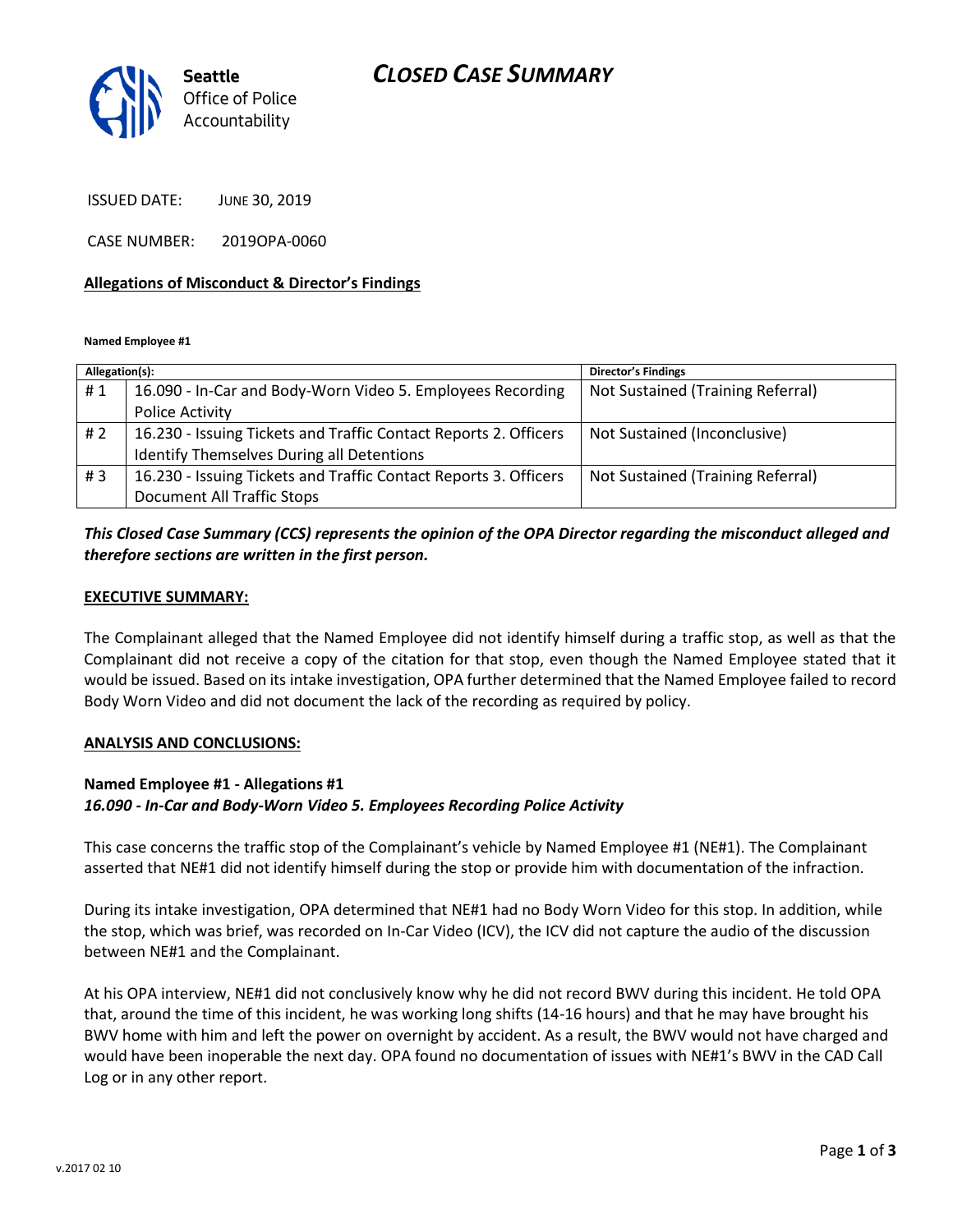

OPA CASE NUMBER: 2019OPA-0060

SPD Policy 16.090-POL-1(5) concerns when Department employees are required to record police activity. SPD Policy 16.090-POL-1(5)(b) sets forth the categories of activity that must be recorded, which includes traffic stops. SPD Policy 16.090-POL-1(7) further requires that Department employees document the existence of video or the reason for the lack of video. Officers are mandated to note the failure to record in an update to the CAD Call Log, as well as to provide an explanation for the lack of a recording in an appropriate report. (SPD Policy 16.090-POL-1(7).)

Based on its review of the evidence, OPA credits NE#1's account concerning why he did not record BWV during this incident. However, even under his recitation of events, he was required to document the lack of BWV. The failure to do so, particularly where he would have known if his BWV was uncharged and not recording, was contrary to policy. However, given the specific facts of this case, I recommend that NE#1 receive the below Training Referral rather than a Sustained finding.

• **Training Referral**: NE#1 should be reminded that he is required to record Body Worn Video during traffic stops. NE#1 should also be counseled concerning the direction in SPD Policy 16.090-POL-1(7) that, where he does not record, he documents the lack of a recording in an update to the CAD Call Log and in an appropriate report. This counseling and any associated retraining should be documented, and this documentation should be maintained in an appropriate database.

## Recommended Finding: **Not Sustained (Training Referral)**

### **Named Employee #1 - Allegation #2** *16.230 - Issuing Tickets and Traffic Contact Reports 2. Officers Identify Themselves During all Detentions*

SPD Policy 16.230-POL-2 requires officers to identify themselves during traffic stops. The Complainant contended that NE#1 did not do so during the traffic stop at issue here. NE#1 told OPA that he always identified himself during traffic stops and that he had no reason to believe that he did not do so in this case.

As discussed above, there is no BWV of this incident. Moreover, while NE#1 recorded ICV, the ICV did not capture audio of his statements to the Complainant. Accordingly, there is a dispute of fact between NE#1 and the Complainant as to whether or not NE#1 acted in compliance with this policy during the traffic stop. Given this, I recommend that this allegation be Not Sustained – Inconclusive.

## Recommended Finding: **Not Sustained (Inconclusive)**

## **Named Employee #1 - Allegation #3** *16.230 - Issuing Tickets and Traffic Contact Reports 3. Officers Document All Traffic Stops*

As discussed above, the Complainant asserted that, while he was stopped by NE#1 for speeding, he was never provided with any documentation regarding the infraction. Based on that complaint, OPA conducted an intake investigation, which involved sending NE#1 a contractual notice of complaint. After he received that complaint, NE#1 entered the SECTOR system and determined that no citation had been issued. NE#1 then wrote a citation, voided it, and also wrote a Traffic Contact Report. He further noted in SECTOR: "Sector/Coban issues at time of contact. TCR completed. Violator informed that cite would be mailed by Shorelibe (sic) court, but time delay too